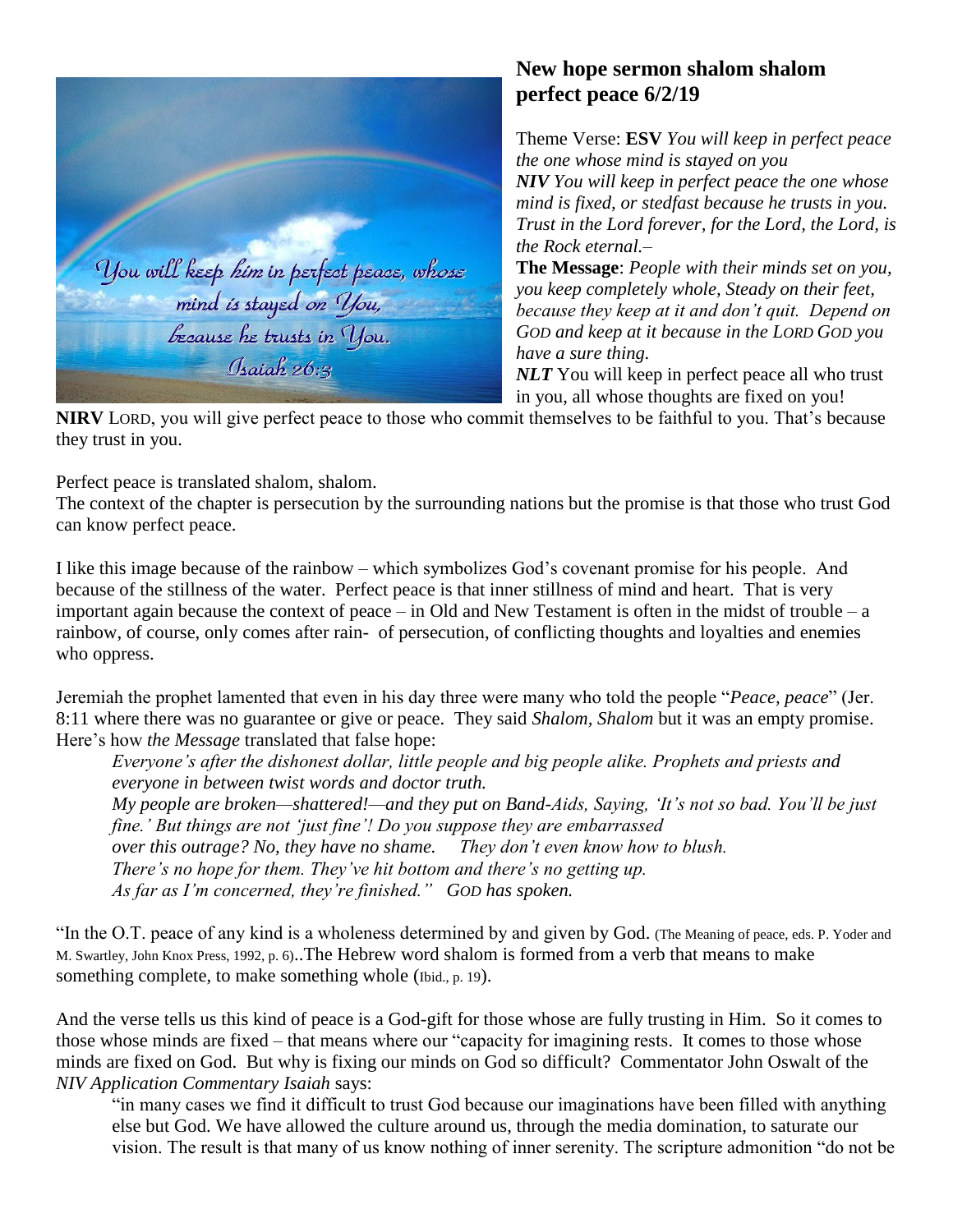anxious about anything become almost laughable. We are anxious about everything, most of it far beyond our control. What must we do? We must first guard much more closely what we let into our minds….It is to trust in the Lord with all our heart and lean not on our own understanding but in all our ways acknowledge him" (Prov. 3:5-6) (Oswalt, Isaiah, p.304).

Think of it in terms of this illustration from Catherine Marshall:

[My friend Marge had an experience] aboard a plane bound for Cleveland, waiting for takeoff. As she settled into her seat, Marge noticed a strange phenomenon. On one side of the airplane a sunset suffused the entire sky with glorious color. But out of the window next to her seat, all Marge could see was a sky dark and threatening, with no sign of the sunset.

As the plane's engines began to roar, a gentle Voice spoke within her. *You have noticed the windows*, He murmured beneath the roar and thrust of the takeoff. *Your life, too, will contain some happy, beautiful times, but also some dark shadows. Here's a lesson I want to teach you to save you much heartache and allow you to "abide in Me" with continual peace and joy. You see, it doesn't matter which window you look through; this plane is still going to Cleveland. So it is in your life. You have a choice. You can dwell on the gloomy picture. Or you can focus on the bright things and leave the dark, ominous situations to Me. I alone can handle them anyway. And the final destination is not influenced by what you see or feel along the way. Learn this, act on it and you will be released, able to experience the "peace that passes understanding."*  (Catherine Marshall in Touching the Heart of God. Christianity Today, Vol. 39, no. 6.)

Perfect peace is an attitude of mind. And it is a direct result of the extent of our trust in God and what we choose to focus on in our minds.

So Paul tells the Philippians to closely monitor what they think about – *when we are thinking about what is pure*  and lovely and admirable and praiseworthy, plus put into practice the models of godly people, then the God of *peace will be with you*. " Phil.4:8-9

In the New Testament this peace comes directly through Jesus Christ. *He says Peace I leave with you/ My peace I give unto you, not as the world gives…let not your troubled b e troubled nor afraid.* He also said, right before his crucifixion: Jesus says "*In Me you may have peace jn.16:33 – in the world you will have trouble, but take heart! I have overcome the world.*

The peace that Jesus gives "means peace of the heart, that is a confidence full of joy and peace from the God of hope Rom. 14:7 P. 139. It's a peace that Jesus left behind for his own made possible by his victory over death. Jn. 14:27 p. 142 It is a freedom from a troubled heart, a fixed heart which lives with resurrection faith and power . He made peace thru the blood of the cross –col.120. This is peace of reconciliation – with G od a, with one another.

Therefore, it is "the *Lord of peace Himself who will give you His peace at all times by all means. 2 Thes. 3:16.*

This is the kind of peace Paul explains to the Philippians:

*Do not be anxious about anything but in everything by prayer and petition with thanksgiving present our requests to God. Then, the peace of God which transcends all understanding will guard your hearts and minds in Christ Jesus*. Mount a garrison around = guard. Phil. 4:4-7. Why do we need that guard? Because of all the anxious thoughts that bombard our minds and hearts – from the culture, from Satan and even from ourselves.

*The Message translates this as:* 6-7 *Don't fret or worry. Instead of worrying, pray. Let petitions and praises shape your worries into prayers, letting God know your concerns. Before you know it, a sense of God's wholeness, everything coming together for good, will come and settle you down. It's wonderful what happens when Christ displaces worry at the center of your life*

*.***[The Message](https://www.biblegateway.com/versions/Message-MSG-Bible/) (MSG) translates this as** *Delight yourselves in God, yes, find your joy in him at all times. Have a reputation for gentleness, and never forget the nearness of your Lord. 6-7 Don't worry over anything*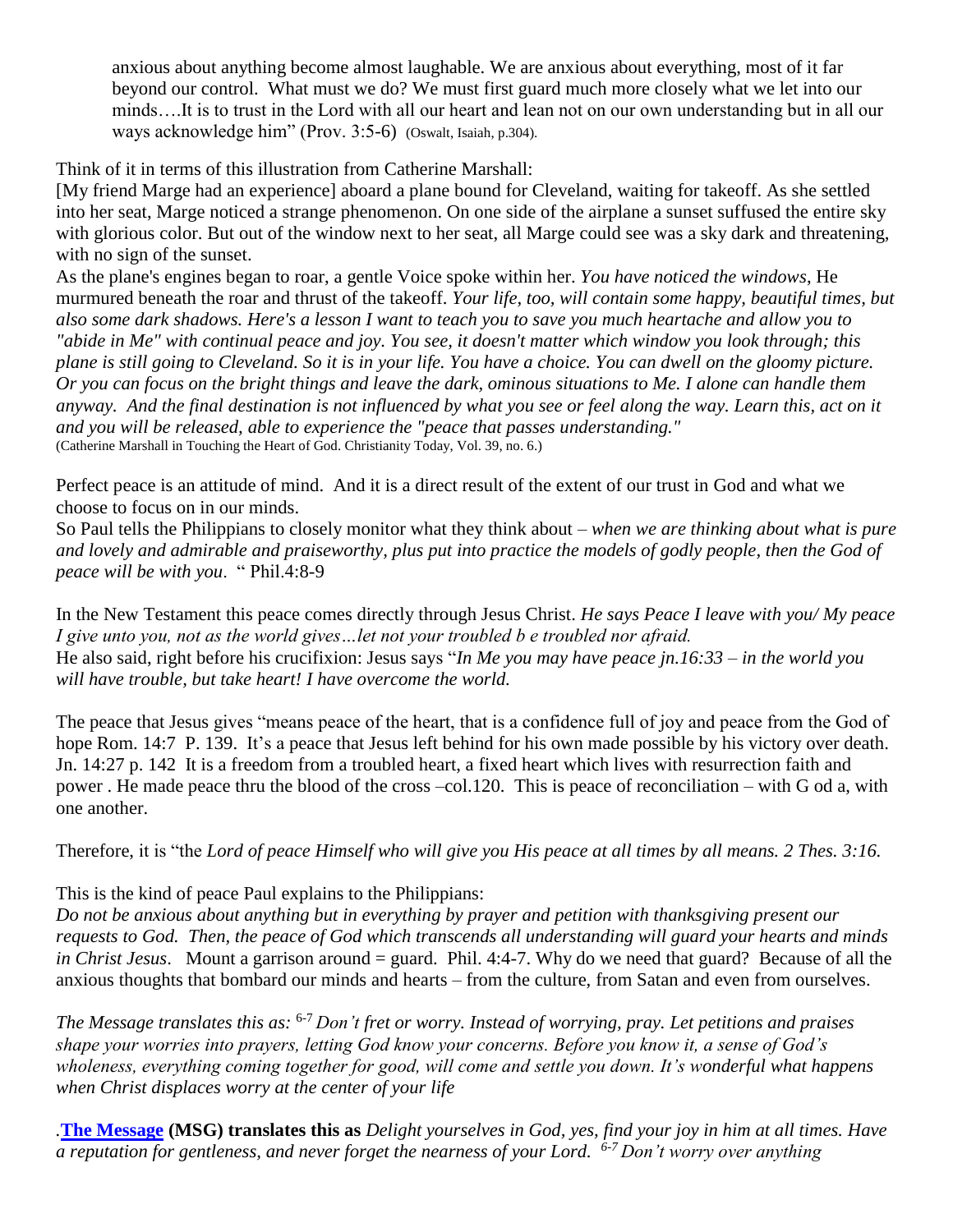*whatever; tell God every detail of your needs in earnest and thankful prayer, and the peace of God which transcends human understanding, will keep constant guard over your hearts and minds as they rest in Christ Jesus*. Philipps – notice "as they rest in Christ Jesus." God's peace is a resting of one's thoughts and concerns. A releasing of these to Jesus – a fully trusting of oneself to Him.

This, it is discovered, is the most quoted passage of the Bible according to Amazon because it Is striking a deep cord in today's worried world. Hear it again:

*Do not be anxious about anything, but in every situation, by prayer and petition, with thanksgiving, present your requests to God. And the peace of God, which transcends all understanding, will guard your hearts and your minds in Christ Jesus.* (Robert J. Morgan, Worry Less, Live More (Thomas Nelson, 2017), page xiii)

One reason for that peace comes from God's complete forgiveness: *A Forgiving God in an Unforgiving World* retells the true story of a priest in the Philippines, a much-loved man of God who carried the burden of a secret sin he had committed many years before. He had repented but still had no peace, no sense of God's forgiveness. In his parish was a woman who deeply loved God and who claimed to have visions in which she spoke with Christ and he with her. The priest, however, was skeptical. To test her he said, "The next time you speak with Christ, I want you to ask him what sin your priest committed while he was in seminary." The woman agreed. A few days later the priest asked, "Well, did Christ visit you in your dreams?"

"Yes, he did," she replied.

"And did you ask him what sin I committed in seminary?" "Yes." "Well, what did he say?" "He said, 'I don't remember.'" What God forgives, he forgets. (David H. Bolton, Anaheim, California. Leadership, Vol. 6, no. 3.)

One Psalm that pictures this peace for the believer is Ps. 16 –One of my Messianic Jewish commentators says, "This Psalm sings in my soul. A song of security and fullness of joy in God's presence in this life and forever. David opens with a petition—for safety and shelter—and then proceeds to rejoice in all the ways his request is answered. Security is found first and foremost in relationship with "my Lord." The path of eternal life begins by putting trust in Him alone as Lord of your life and settling it completely within your soul that "I have no good apart from You" (vs 2). Have you settled in your soul that He alone is everything? When I did that as a young man in Brussels after a long search, it changed everything starting with the company I kept. People I never would have associated with—the saints—became my delight rather than those who run after another god (vs. 3- 4). Do you delight in the saints who love the Lord faithfully? Before I knew Him, I was chasing after vanities, things of no lasting value or significance. Now I know He is my portion within boundary lines that He alone can and will maintain. Moreover, He's my cup of joy sharing with me an inheritance that endures for generation to generation (vs. 5-6). Even more wonderful is my intimate relationship with my Lord. When I thank and bless Him, His presence is there to guide and teach me…How awesome that He is always before me and also at my right hand (vs. 8), brushing my face with His unmistakable presence. When you are near Him, your soul rejoices—even your body though fail and fickle, rejoices. The saints settle their hearts totally on Adonai and come to know Him in a deep and abiding way. They just know he will not abandon His faithful ones to Sheol (vs. 10). And He has already made known to me the fullness of joy in His path of life" (Glenn Blank, Shalom in Psalms, Baker Books, 2017, pgs. 41-42).

Let me share Marti and my experience in Wisconsin and how I lived out this Psalm this past week. I was exhausted by the 4 hour drive the first day of that trip, and we were on our second abort, but God had enabled us to fulfill so many of our goals. 1. When I couldn't spend the night at the Inn we had booked because it was musty and not safe for me, Marti's brother and wife took us in – a safe house – a sofa in the living room for me. 2. We had a lovely visit with her family in the area where she grew up which I loved, 3. We spent an afternoon strolling along the 12 mile bike trail along Lake Michigan between Manitowac and Two rivers with the sun shining and lovely weather. 4. I had successfully tested out my make-shift bed in the back seat of the car I